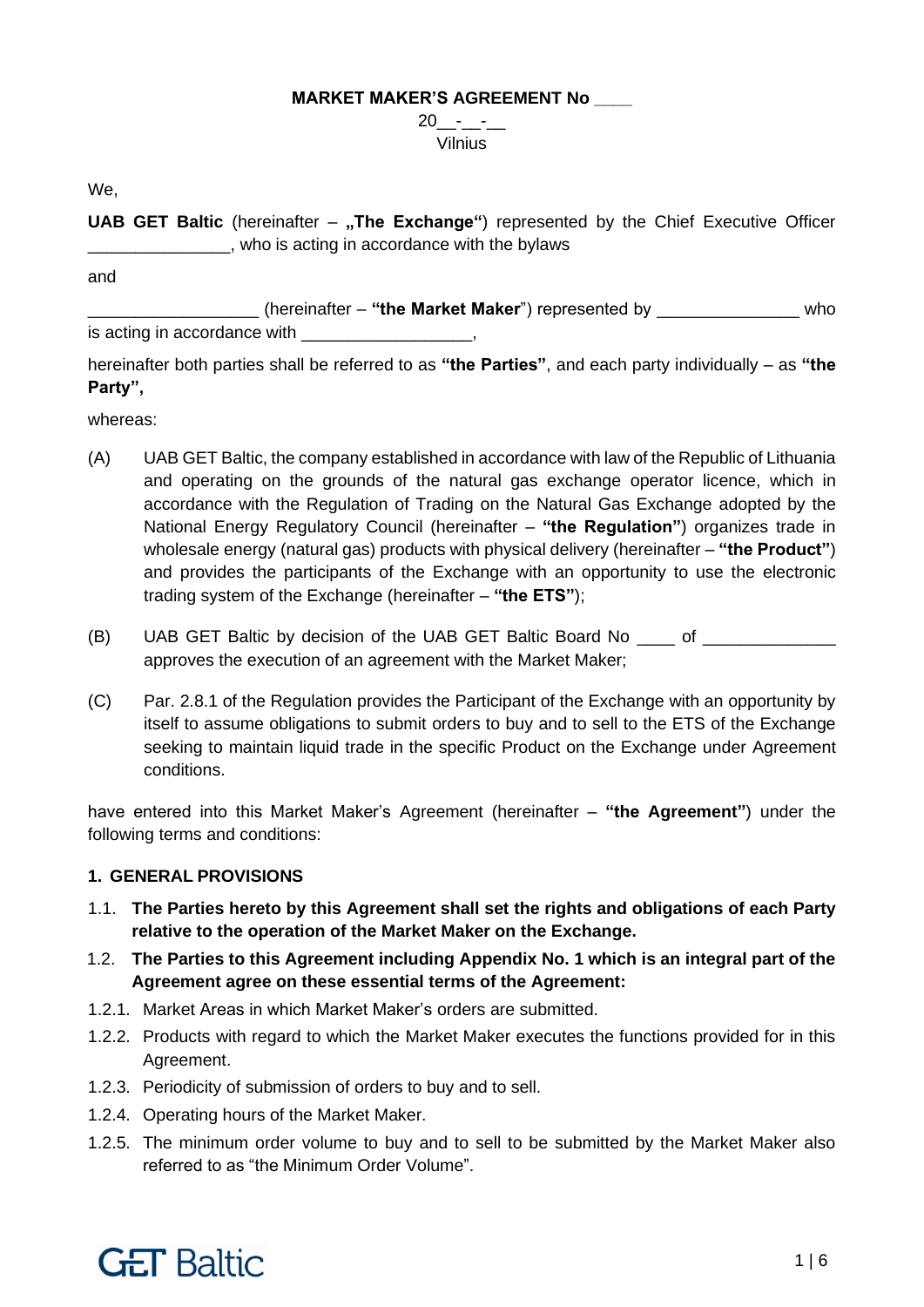- 1.2.6. The maximum allowable price spread of orders to buy and to sell also referred to as "the Maximum Price Spread".
- 1.2.7. The discount rate applied by the Exchange to the floating trading fee for the Products selected by the Market Maker.
- 1.2.8. Terms of payment concerning the fulfilment of obligations of the Market Maker.
- 1.3. The definitions used in the Agreement may refer to both plural and singular nouns unless the Agreement expressly indicates otherwise.

## **2. SUBJECT MATTER**

2.1. By this Agreement the Market Maker shall submit to the ETS of the Exchange orders to buy and to sell for the Products selected in accordance with the terms and conditions set in the Agreement (hereinafter – "the Functions of the Market Maker"), and the Exchange shall accept all the orders submitted by the Market Maker, which comply with the requirements of the Regulation, and settle accounts with the Market Maker by applying a discount in accordance with the procedure prescribed by this Agreement.

## **3. PROCEDURE FOR THE EXECUTION OF FUNCTIONS OF THE MARKET MAKER AND PRINCIPLES OF OPERATION OF THE MARKET MAKER**

- 3.1. **Selection of the Product with regard to which the Market Maker shall execute the Functions of the Market Maker:**
- 3.1.1. When entering into this Agreement, the Market Maker shall select Products with regard to which the Market Maker will execute the Functions of the Market Maker.
- 3.1.2. The Market Maker shall select at least 1 (one) Product from the list of Products offered by the Exchange with regard to which the Market Maker will execute the Functions of the Market Maker.
- 3.1.3. The Market Maker may change and (or) select an additional Product with regard to which it will execute the Functions of the Market Maker on the grounds of an individual written agreement between the Parties hereto.
- 3.1.4. The Market Maker shall execute the Functions of the Market Maker with regard to the Product selected until this Agreement is terminated.
- 3.2. **Submission of orders to buy and to sell by the Market Maker to the ETS of the Exchange:**
- 3.2.1. The Market Maker shall submit orders to buy and to sell the selected Product via the ETS with the periodicity indicated in Annex No. 1.
- 3.2.2. The Market Maker shall submit orders to buy and to sell the selected Product via the ETS, during Market Maker's operating hours indicated in Annex No. 1.
- 3.2.3. During the operating hours set in Annex No. 1, the Market Maker undertakes to submit orders to buy and to sell the Product within one hour from the start of the Market Maker's operating hours. The Market Maker shall have the right to cancel unrealized orders and (or) unrealized parts of orders not earlier than one hour before the end of the Market Maker's operating hours.
- 3.2.4. If the order for the selected Product submitted by the Market Maker during the Market Maker's operating hours is fulfilled in full, i.e. a transaction was executed during which Minimum Order Volume was realized, the Market Maker shall have no obligation to repeatedly submit an order for the Product selected on the date when the order was fulfilled to the fullest extent.
- 3.2.5. If during the Market Maker's operating hours an order for the selected Product submitted by the Market Maker has not been executed or has been executed only partially and the Market Maker has not cancelled such order after the end of the Market Maker's operating hours,

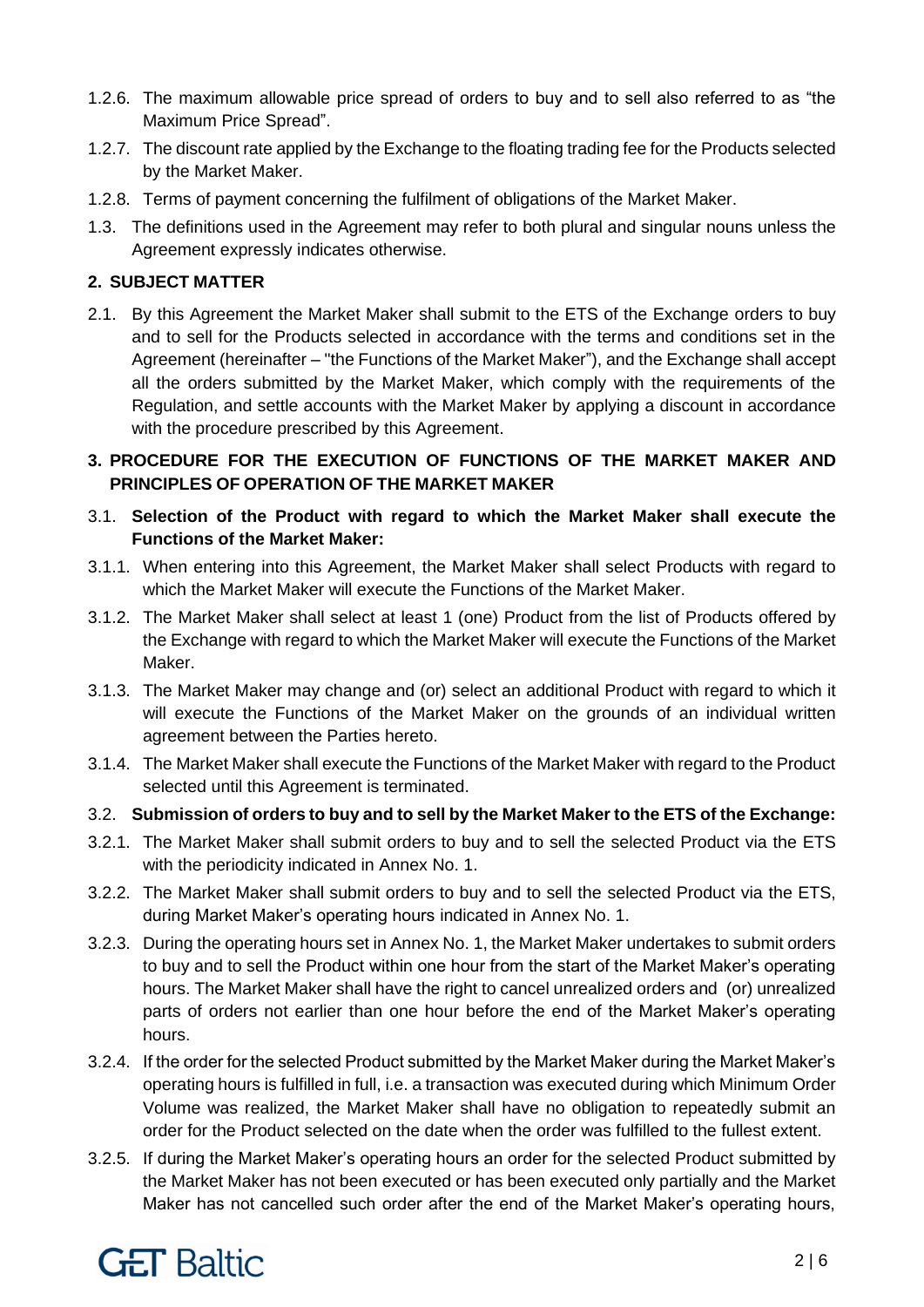such order shall participate in the market as a regular order of the Exchange participant and the realization of the order or part thereof shall not be subject to the discount applied for the Market Maker. The Market Maker's orders to buy and to sell the Product, which are in compliance with conditions of Annex No. 1, are to be submitted to the ETS on separate orders from regular orders of the Exchange participant.

3.2.6. The orders submitted by the Market Maker under this Agreement shall comply with the requirements concerning the Minimum Order Volume and the Maximum Price Spread as indicated in Annex No. 1 hereto.

## 3.3. **The Market Maker may postpone execution of the Functions of the Market Maker:**

- 3.3.1. Not later than 5 (five) working days before the intention to postpone execution of the Functions of the Market Maker, by submitting to the Exchange a written request describing circumstances for which the Market Maker postpones the fulfilment of its obligations.
- 3.3.2. Having received the request of the Market Maker to postpone execution of the Functions of the Market Maker, the Exchange shall have the right, not later than within 2 (two) working days from the date when such request is received, to refuse to meet the request of the Market Maker in writing indicating the reason of refusal.
- 3.4. **The Market Maker shall not be treated as breaching its obligations to execute the Functions of the Market Maker assumed under this Agreement under the following circumstances:**
- 3.4.1. The Market Maker cannot execute the Functions of the Market Maker for the limitations, postponement, or failure of operation of the ETS caused not through the fault or gross negligence of the Market Maker.
- 3.4.2. The Market Maker cannot execute the Functions of the Market Maker due to termination or postponement of a trading session caused not through the fault or gross negligence of the Market Maker.
- 3.5. **Control of execution of Functions of the Market Maker in accordance with the procedure prescribed by the Agreement:**
- 3.5.1. The Exchange shall uninterruptedly monitor execution of the Functions of the Market Maker.
- 3.5.2. If the Exchange notices (detects) that the Market Maker does not execute the Functions of the Market Maker, it shall have the right to give a notice on undue execution and (or) nonexecution of obligations assumed under the Agreement and to request the Market Maker to immediately execute the Functions.
- 3.5.3. The obligations of the Market Maker shall be considered as duly executed if the Market Maker submits orders to buy and to sell the Product selected to the ETS of the Exchange in the volume no less than the minimum volume set in the Agreement and within the time limits set by the Agreement during the Operating hours of the Market Maker.

## **4. TERMS OF PAYMENT**

- 4.1. If the Market Maker during an accounting period duly executes the Functions of the Market Maker with regard to the Products selected, the Exchange shall apply to the floating trading fee of the transactions made by the Market Maker, which are not in excess of the established Minimum Order Volume, the discount indicated in Annex No.1.
- 4.2. If the Market Maker during an accounting period unduly executes the Functions of the Market Maker with regard to the Products selected, the Exchange shall apply with regard to the Market Maker a regular floating trading fee.
- 4.3. The Exchange shall not apply a discount to the floating trading fee under at least one of the following conditions:

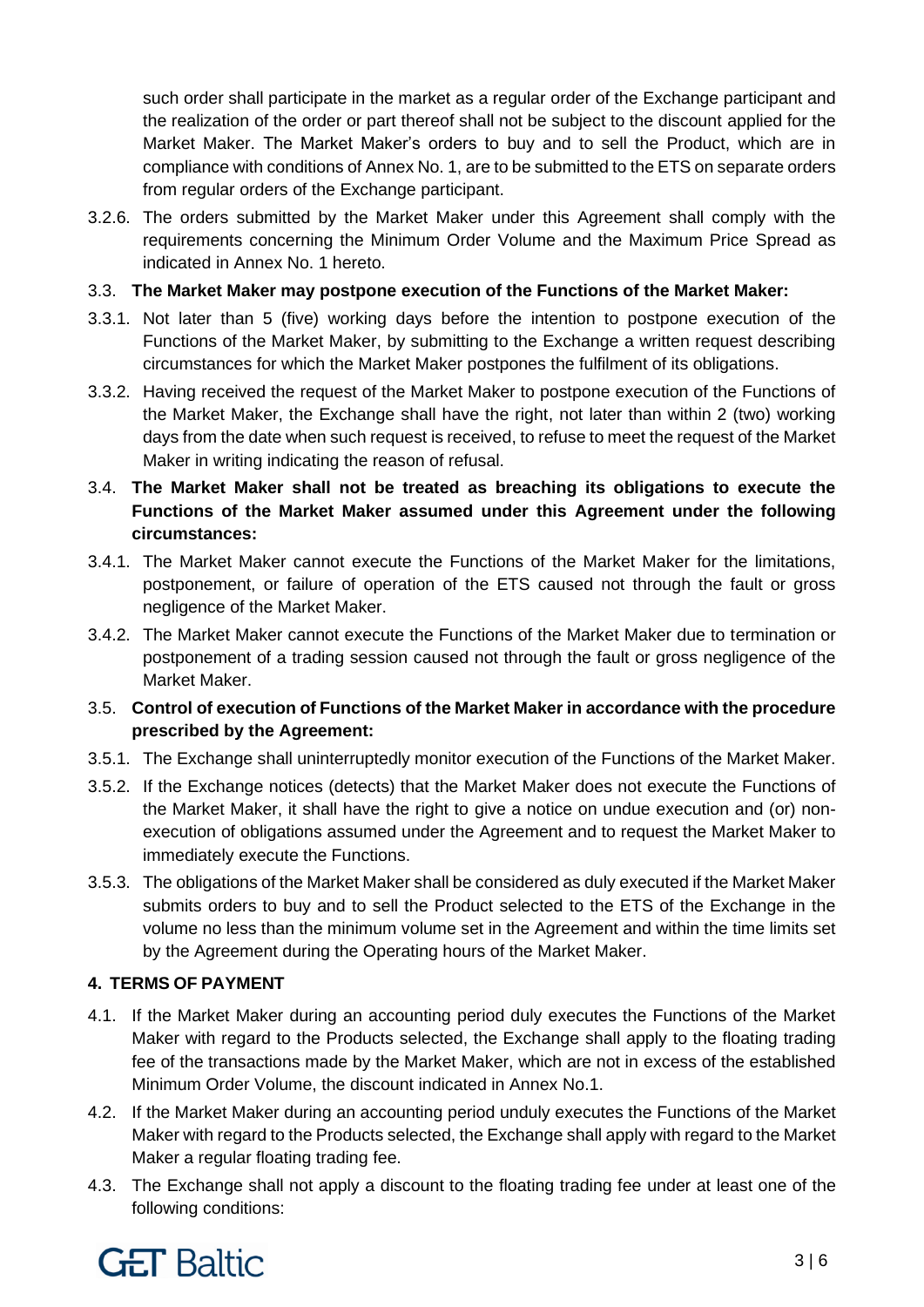- 4.3.1. To all the transactions of the Product made by the Market Maker during a specific delivery period in the course of execution of the Functions of the Market Maker, if the Market Maker submitted to the ETS orders to buy and (or) to sell of the Product selected in violation of the terms and conditions, i.e. submitted the order not within set volume (quantity), and (or) not during the operating hours of the Market Maker, and (or) not within the set periodicity, and (or) not in compliance with the Maximum Allowable Price Spread;
- 4.3.2. To days during which the Market Maker postpones execution of the Functions of the Market Maker in accordance with the procedure indicated in par. 3.3 of the Agreement;
- 4.3.3. To days during which the Market Maker does not have an obligation to execute the Functions of the Market Maker;
- 4.3.4. To the share of orders to buy and (or) to sell submitted by the Market Maker, which is in excess of the Minimum Order Volume indicated in Annex No.1 hereto;
- 4.3.5. To the transactions concluded after the Market Maker's operating hours;
- 4.3.6. To transactions made after termination of the Agreement;
- 4.4. An accounting period for the services provided hereunder shall be 1 (one) calendar week.
- 4.5. All payments for the services provided shall be effected in accordance of terms of payments set in the Regulation.

# **5. RIGHTS AND OBLIGATIONS OF THE PARTIES**

- 5.1. The Parties hereto shall fulfil the obligations assumed hereunder promptly and duly in accordance with the procedure set by this Agreement.
- 5.2. When executing the Functions of the Market Maker in accordance with the procedure set herein, the Market Maker shall seek to enter into a transaction.
- 5.3. The Market Maker shall follow the provisions of the Regulation, and all the orders submitted by the Market Maker to the ETS shall meet all the requirements indicated in the Regulation.

# **6. AMENDMENTS TO THE AGREEMENT AND THE ANNEXES THERETO**

- 6.1. Any amendment to the Agreement may be only executed by means of a written agreement between the Parties hereto.
- 6.2. Annex No. 1 shall be the integral part of this Agreement.

# **7. TERMINATION OF THE AGREEMENT**

- 7.1. The Exchange shall have the right to immediately and unilaterally terminate the Agreement without giving a prior notice if:
- 7.1.1. The Market Maker does not execute the Functions of the Market Maker indicated in par. 2.1 of this Agreement and does not remedy deficiencies of fulfilment of the Agreement within 2 (two) working days after receiving a written notice of the Exchange. The Market Maker repeatedly breaches the Agreement within an accounting period, in this event the Exchange shall have the right to terminate the Agreement without giving to the Market Maker a repeat notice.
- 7.1.2. The decision on the status of the Market Maker and (or) the decision on revocation or suspension of validity of the status of the Exchange participant for the period longer than 10 (ten) working days is adopted.
- 7.1.3. The Market Maker breaches the provisions of the Regulation pertinent to abuse of the market or for a second time breaches any other provision of the Regulation.
- 7.2. The Market Maker shall have the right to immediately and unilaterally terminate this Agreement if the Exchange does not fulfil its obligations indicated in par. 2.1 of the Agreement and

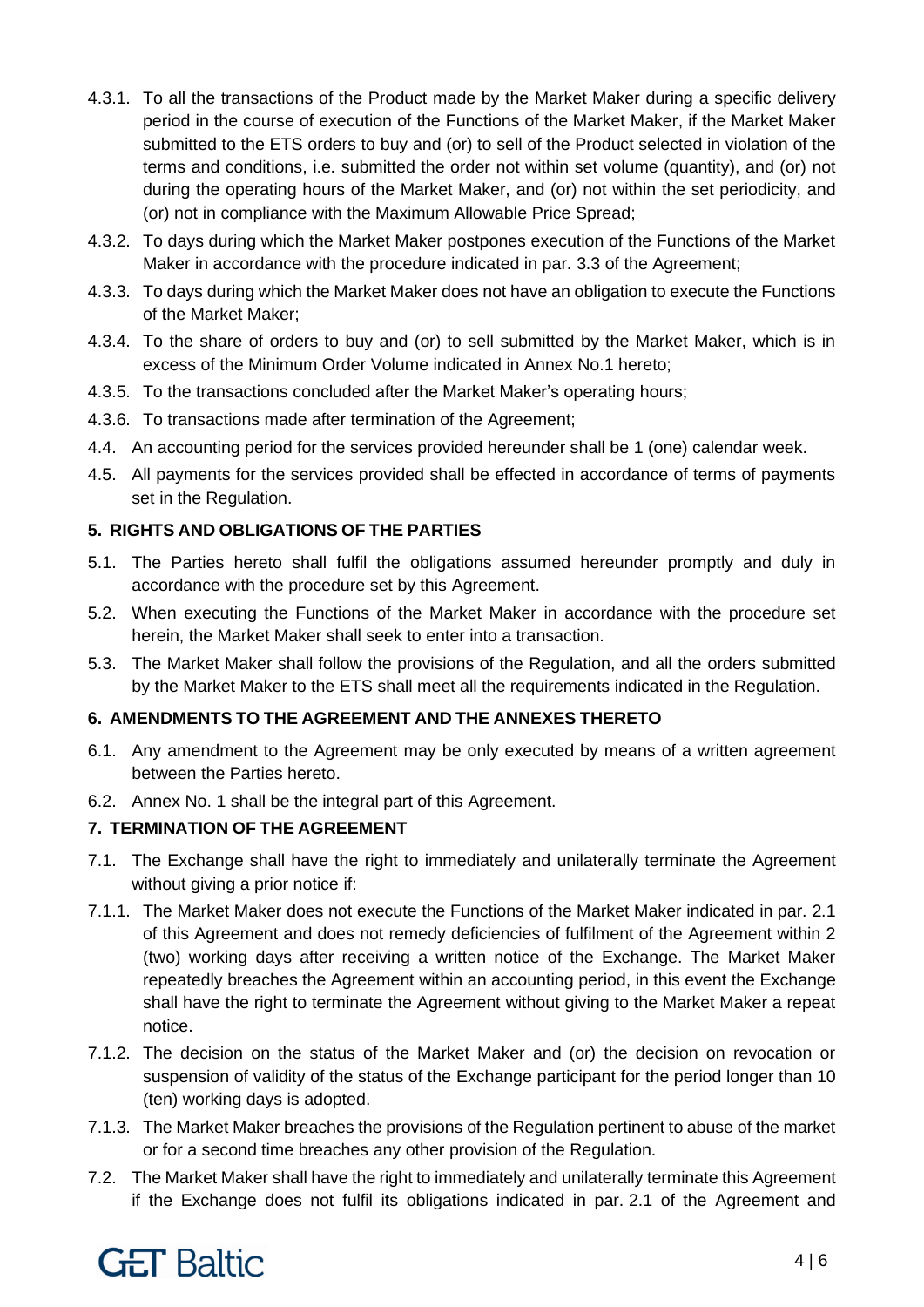does not remedy a breach within 2 (two) working days after receiving a written notice of the Market Maker.

- 7.3. Any Party shall have the right to terminate the Agreement without indicating any reason and without recourse to a court by giving to the other Party 30 (thirty) calendar day notice before the unilateral termination of the Agreement.
- 7.4. If the Exchange corrects, adjusts, supplements, or in full or in part amends the provisions of the Regulation concerning the principles of operation of the Market Maker, the Market Maker shall have the right to terminate this Agreement by giving to the Exchange 2 (two) working day notice before termination of the Agreement.

## **8. FINAL PROVISIONS**

- 8.1. The Parties confirm that all the necessary authorizations for the implementation of the Agreement by the authorized representatives regarding the processing of personal data for the purposes of the Agreement are obtainable and the Parties will be able to prove it if necessary. The Parties confirm that the authorized representatives, which are involved in the implementation of the Agreement, are agreed that their personal data will be processed in accordance with this Agreement and will receive other information related to the services provided by the Parties. The Parties shall ensure that, without the individual written consent of the data subject, the personal data of the authorized representatives is used only for the execution of the Agreement and will not be transferred to third parties or third parties as defined by the General Data Protection Regulation.
- 8.2. The Agreement has been executed in English and signed by the Parties in 2 (two) copies of equal legal force, 1 (one) copy to each Party.
- 8.3. The Parties here to shall not disclose the provisions of this Agreement to any third parties without a written consent of the other Party unless the imperative provisions of legal acts require otherwise.
- 8.4. The Parties shall settle disputes resulting from the fulfilment of the Agreement in a way of negotiations. If the Parties fail to settle a dispute in a way of negotiations, the dispute shall be resolved in accordance with the procedure prescribed by the Regulation.
- 8.5. The Market Maker gives its consent to the Exchange to publicly disclose the name of the Market Maker, the Market Area, the Periodicity of submission of Orders, the Operating hours of the Market Maker and the Products, with regard to which the Market Maker executes the functions provided for herein.
- 8.6. The Agreement shall come into effect from (inclusive) and shall be valid indefinitely unless any Party or both Parties terminate it in accordance with the procedure prescribed by par. 8 of this Agreement.
- 8.7. The Regulation is an integral part of the Agreement. The definitions used in the Agreement are the same as indicated in the Regulation unless it is expressly indicated otherwise.

## **9. CONTACT DETAILS**

9.1. Data exchange between the Exchange and the Market Maker shall be carried out according to the following contact details:

| The representative of the Market Maker: |  |  |
|-----------------------------------------|--|--|
| Name and Surname                        |  |  |
| Position                                |  |  |
| Mobile phone                            |  |  |
| Email                                   |  |  |

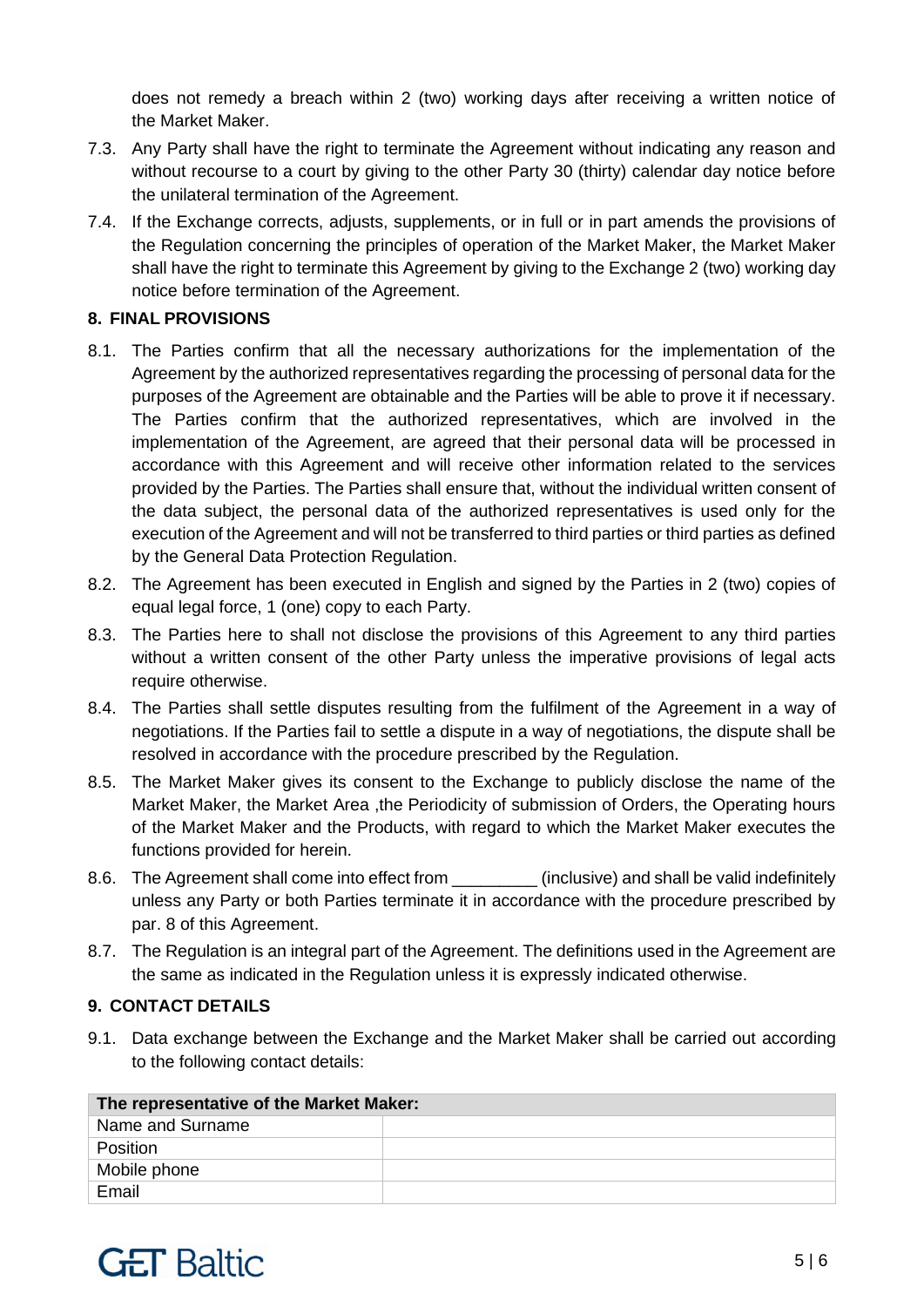| The representative of the Exchange: |  |  |
|-------------------------------------|--|--|
| Name and Surname                    |  |  |
| Position                            |  |  |
| Mobile phone                        |  |  |
| Email                               |  |  |

9.2. Alteration of the information indicated in par. 7.1 of this Agreement shall not be considered as an amendment to this Agreement and shall come into effect the next working day after the date of receipt of a written notice regarding the alteration of such information.

## **10. REQUISITES OF THE PARTIES**

| <b>The Exchange:</b>     |                                                      |  |
|--------------------------|------------------------------------------------------|--|
| Company name             | <b>UAB GET Baltic</b>                                |  |
| Company code             | 302861178                                            |  |
| VAT code                 | LT100007135010                                       |  |
| <b>Address</b>           | Geležinio Vilko st. 18A, LT-08104 Vilnius, Lithuania |  |
| Telephone                | +370 5 236 0000                                      |  |
| Email                    | info@getbaltic.com                                   |  |
| Bank name                | AB SEB bank                                          |  |
| Bank code                | 70440                                                |  |
| Bank account no.         | LT477044060007849656                                 |  |
| <b>The Market Maker:</b> |                                                      |  |
| Company name             |                                                      |  |
| Company code             |                                                      |  |
| VAT code                 |                                                      |  |
| Address                  |                                                      |  |
| Telephone                |                                                      |  |
| Email                    |                                                      |  |
| Bank name                |                                                      |  |
| Bank code                |                                                      |  |
| Bank account no.         |                                                      |  |

(position of the authorized person) (position of the authorized person)

On behalf of **the Exchange:** On behalf of **the Market Maker:**

(name, surname and signature) (name, surname and signature)

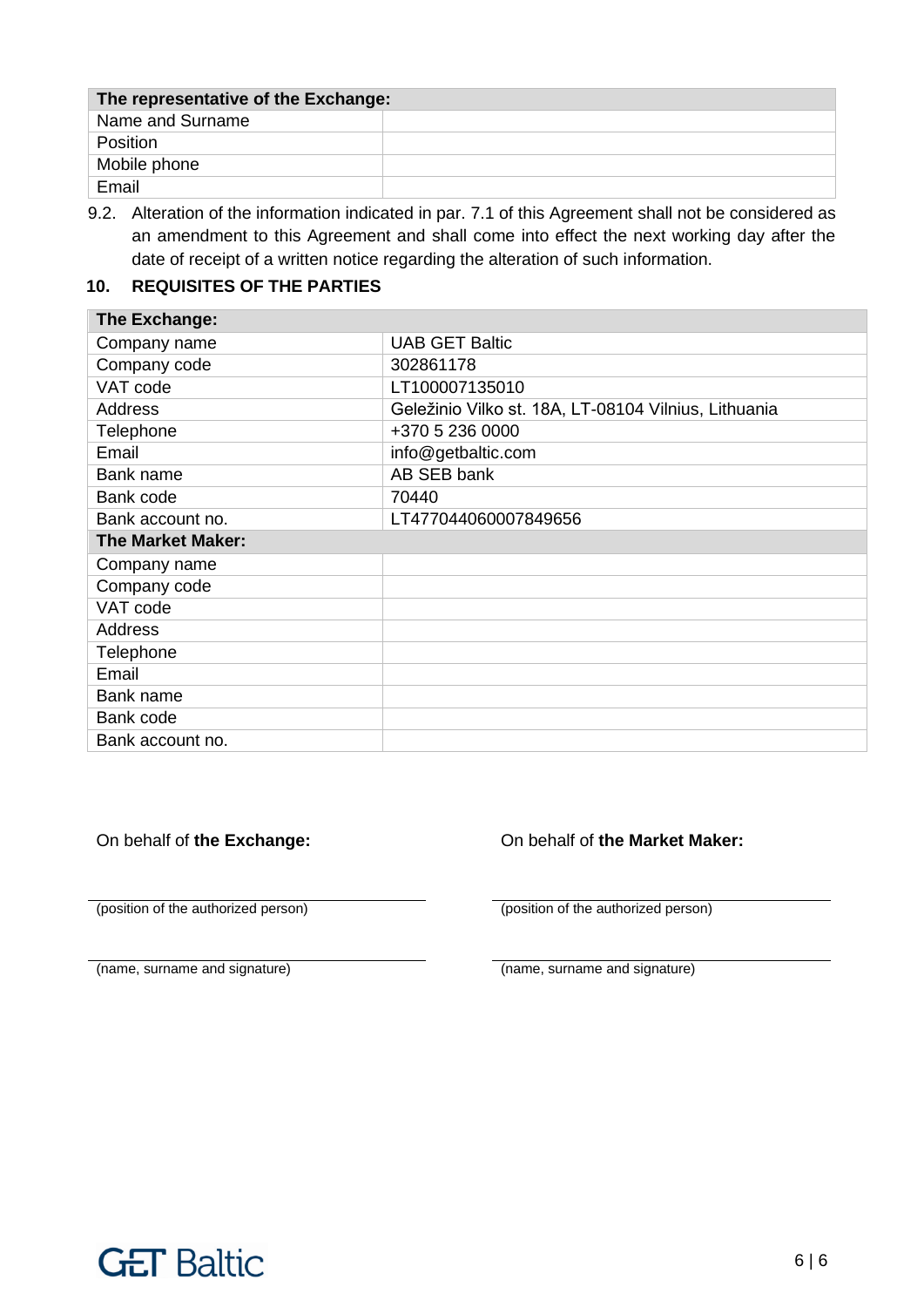Annex No. 1

to Market Maker's Agreement No \_\_\_\_\_\_\_\_ of \_\_\_\_\_

In accordance with the provisions of the Agreement and the Products offered by the Exchange to the Participants of the Exchange, the Market Maker hereby assumes an obligation to execute the Functions of the Market Maker with regard to this (these) Product (-s) under the following terms and conditions:

| <b>Market area</b>                                         | $\blacksquare$ |   | $\blacksquare$           |                          |  |
|------------------------------------------------------------|----------------|---|--------------------------|--------------------------|--|
| <b>Product name</b>                                        | $\blacksquare$ | ٠ | $\overline{\phantom{a}}$ | $\overline{\phantom{a}}$ |  |
| <b>Periodicity of</b><br>submission of orders <sup>1</sup> |                |   | ۰                        |                          |  |
| <b>Market Maker operating</b><br>hours                     |                |   | $\overline{\phantom{a}}$ |                          |  |
| Minimum order volume<br>(MWh/day)                          |                |   |                          |                          |  |
| <b>Maximum price spread</b><br>(EUR/MWh)                   |                |   |                          |                          |  |
| Discount applied to the<br>floating trading fee (%)        |                |   |                          |                          |  |

#### **1. Requisites to the Parties**

| The Exchange:            |                                                      |  |  |
|--------------------------|------------------------------------------------------|--|--|
| Company name             | <b>UAB GET Baltic</b>                                |  |  |
| Company code             | 302861178                                            |  |  |
| VAT code                 | LT100007135010                                       |  |  |
| <b>Address</b>           | Geležinio Vilko st. 18A, LT-08104 Vilnius, Lithuania |  |  |
| Telephone                | +370 5 236 0000                                      |  |  |
| Email                    | info@getbaltic.com                                   |  |  |
| Bank name                | AB SEB bank                                          |  |  |
| Bank code                | 70440                                                |  |  |
| Bank account no.         | LT477044060007849656                                 |  |  |
| <b>The Market Maker:</b> |                                                      |  |  |
| Company name             |                                                      |  |  |
| Company code             |                                                      |  |  |
| VAT code                 |                                                      |  |  |
| <b>Address</b>           |                                                      |  |  |
| Telephone                |                                                      |  |  |
| Email                    |                                                      |  |  |
| Bank name                |                                                      |  |  |
| Bank code                |                                                      |  |  |
| Bank account no.         |                                                      |  |  |

<sup>1</sup> Business days are Monday through Friday, excluding public holidays and other official non-business days. Public holidays and official non-business days are defined as days when the National (Central) Bank is not working in the country where the Market Maker has its registered office and place of business.